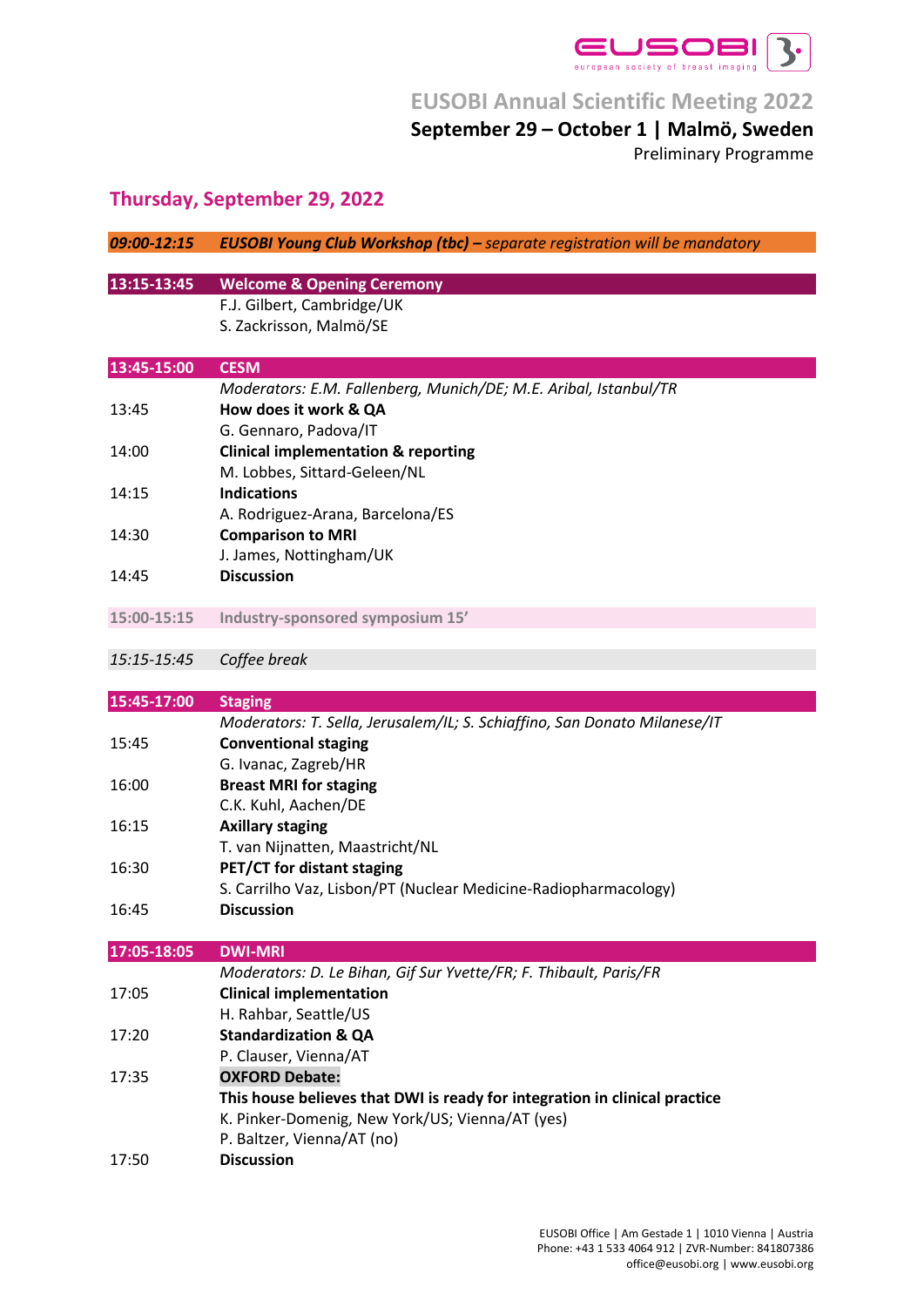

### **September 29 – October 1 | Malmö, Sweden**

Preliminary Programme

### **Friday, September 30, 2022**

| 08:15-09:30 | <b>Screening methods</b>                                                     |
|-------------|------------------------------------------------------------------------------|
|             | Moderators: S. Hofvind, Fjellhamar/NO; C. Van Ongeval, Leuven/BE             |
| 08:15       | <b>ECIBC</b> guidelines                                                      |
|             | F. Sardanelli, Milan/IT                                                      |
| 08:30       | Pros and cons of DBT implementation                                          |
|             | S. Zackrisson, Malmö/SE                                                      |
| 08:45       | Supplemental ultrasound                                                      |
|             | P. Steyerova, Prague/CZ                                                      |
| 09:00       | <b>MRI implementation</b>                                                    |
|             | J. Veltman, Nijmegen/NL                                                      |
| 09:15       | <b>Discussion</b>                                                            |
| 09:35-10:00 | EUSOBI Award for the most quoted breast imaging paper published in European  |
|             | <b>Radiology in 2019</b>                                                     |
|             | Moderators: R. Girometti, Udine/IT; F.J. Gilbert, Cambridge/UK               |
| 09:40       | Radiomic nomogram for prediction of axillary lymph node metastasis in breast |
|             | cancer                                                                       |
|             | L. Han, Shenyang/CN                                                          |
| 10:00-10:30 | Industry-sponsored symposium 30'                                             |
| 10:30-11:00 | Coffee break                                                                 |
|             |                                                                              |
| 11:00-12:30 | <b>Future of screening</b>                                                   |
|             | Moderators: G. Forrai, Budapest/HU; I. Vejborg, Copenhagen/DK                |
| 11:00       | New EUSOBI recommendations on screening in women with extremely dense        |
|             | <b>breasts</b>                                                               |
|             | R. Mann, Nijmegen/NL                                                         |
| 11:15       | How to define a woman's breast cancer risk                                   |
|             | P. Hall, Stockholm/SE                                                        |
| 11:30       | Equity of access to screening from a patient perspective                     |
|             | E. Bergsten Nordström, Stockholm/SE (Europa Donna)                           |
| 11:45       | What influences cost-effectiveness of screening strategies?                  |
|             | N. van Ravesteyn, Rotterdam/NL                                               |
| 12:00       | <b>OXFORD DEBATE:</b>                                                        |
|             | This house believes that women can make an informed choice on screening      |
|             | methods                                                                      |
|             | A. Vourtsis, Athens/GR (yes)                                                 |
|             | L. Fallowfield, Sussex/UK (no)                                               |
| 12:15       | <b>Discussion</b>                                                            |
|             |                                                                              |
| 12:30-12:45 | Lunch box pick-up                                                            |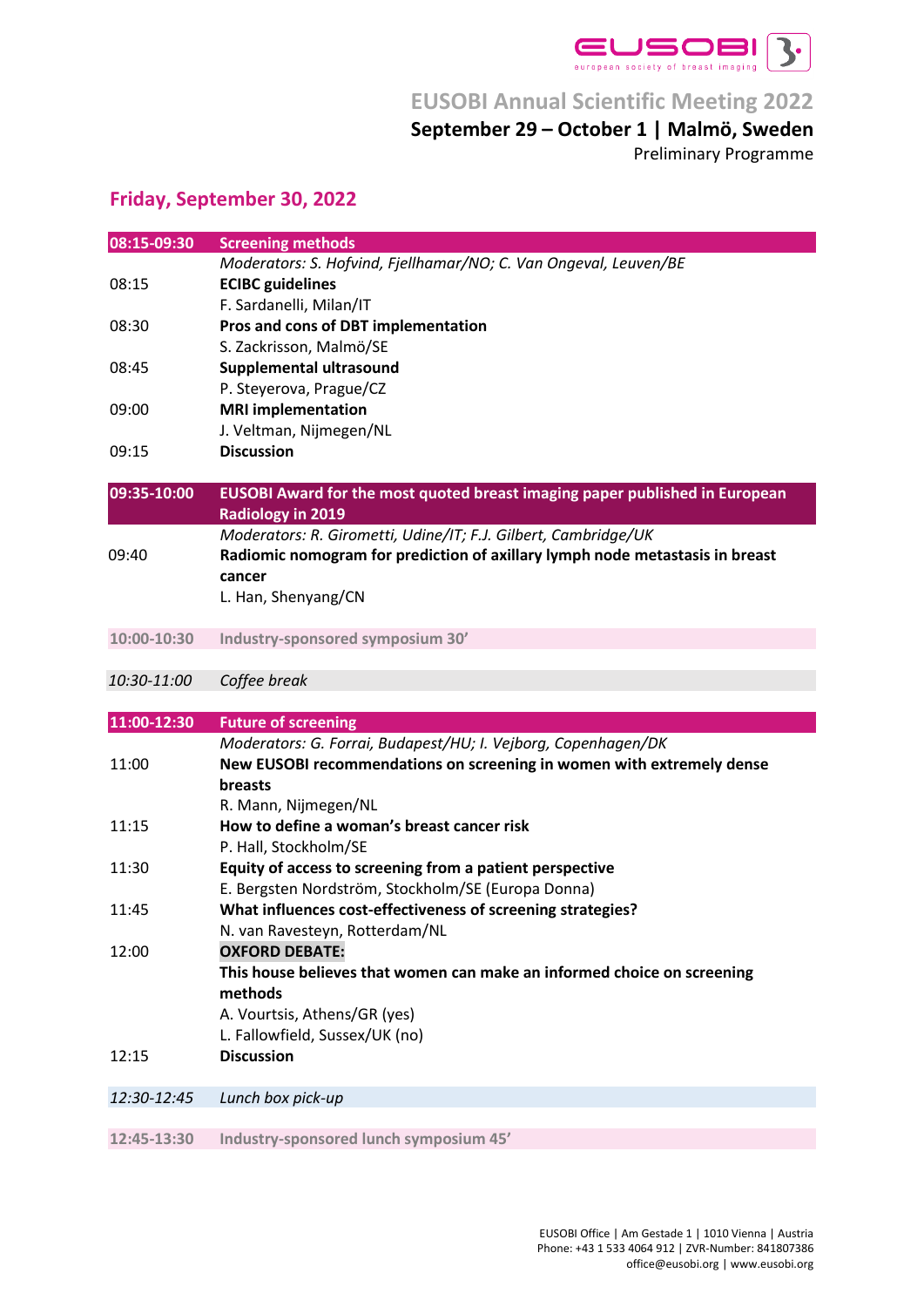

## **September 29 – October 1 | Malmö, Sweden**

Preliminary Programme

| 13:35-14:05 | <b>Key note lecture</b>                                                        |
|-------------|--------------------------------------------------------------------------------|
|             | Moderators: J. Camps Herrero, Valencia/ES; S. Zackrisson, Malmö/SE             |
|             | What the breast radiologist should know about intrinsic molecular subtypes in  |
|             | breast cancer                                                                  |
|             | T. Sørlie, Oslo/NO                                                             |
|             |                                                                                |
| 14:05-15:20 | <b>Imaging in treatment</b>                                                    |
|             | Moderators: U. Bick, Berlin/DE; P. Panizza, Milan/IT                           |
| 14:05       | Primary systemic treatment - What does it do?                                  |
|             | S. Delaloge, Villejuif/FR                                                      |
| 14:20       | Immunotherapy in breast cancer?                                                |
|             | K. Leandersson, Lund/SE                                                        |
| 14:35       | Monitoring primary systemic treatment                                          |
|             | A. Athanasiou, Athens/GR                                                       |
| 14:50       | Imaging guided treatment de-escalation<br>J. Camps Herrero, Valencia/ES        |
| 15:05       | <b>Discussion</b>                                                              |
|             |                                                                                |
| 15:25-15:55 | Industry-sponsored symposium 30'                                               |
| 15:55-16:25 | Coffee break                                                                   |
|             |                                                                                |
| 16:25-16:45 | EUSOBI Young Researcher Grant - Presentation of winning projects 2021          |
|             | Moderator: P. Clauser, Vienna/AT; R. Mann, Nijmegen/NL                         |
|             | Multi-parametric Breast Ultrasound Imaging as a potential Biomarker for Breast |
|             | Cancer                                                                         |
|             | A. Potempa, Baden/CH                                                           |
|             | Triaging women from MRI to mammography to adapt screening to changes in        |
|             | breast density using artificial intelligence<br>B. van der Velden, Utrecht/NL  |
|             |                                                                                |
| 16:45-17:10 | From the US Society of Breast Imaging (SBI)                                    |
|             | Moderators: B. Brkljacic, Zagreb/HR; S. Heywang-Köbrunner, Munich/DE           |
|             | J. Lewin, Denver/US                                                            |
| 17:15-18:15 | <b>Breast Interpretation Competition</b>                                       |
|             | Moderators: M. Fuchsjäger, Graz/AT; F. Kilburn-Toppin, Cambridge/UK            |
|             | Sweden against the rest of Europe                                              |
|             |                                                                                |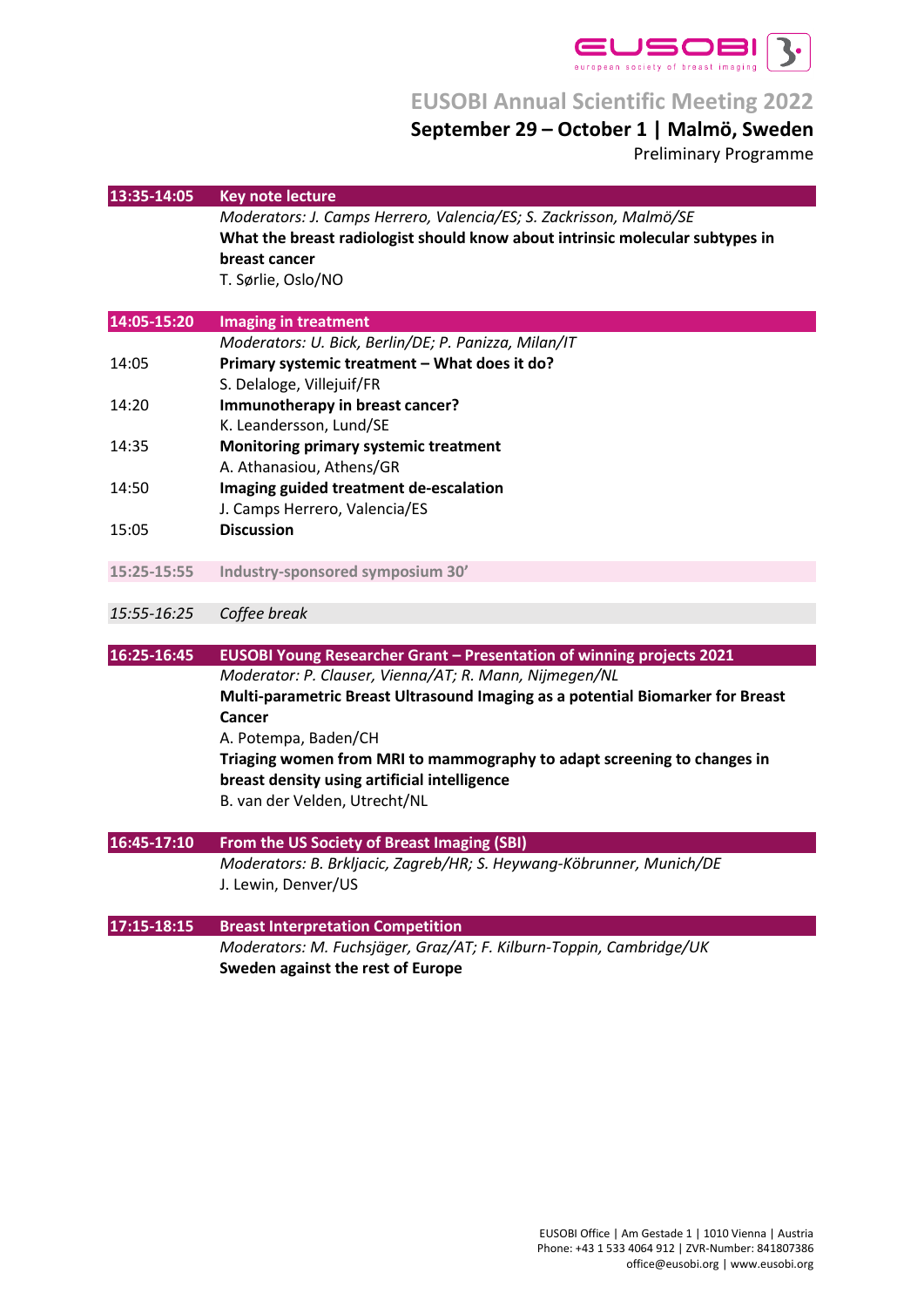

### **September 29 – October 1 | Malmö, Sweden**

Preliminary Programme

### **Saturday, October 1, 2022**

| 07:50       | <b>General Assembly</b>                                                 |
|-------------|-------------------------------------------------------------------------|
| 08:30-09:00 | <b>EUSOBI Gold Medal</b>                                                |
|             | Moderators: F.J. Gilbert, Cambridge/UK; A. Evans, Dundee/UK             |
|             | <b>I DID IT MY WAY</b>                                                  |
|             | I. Andersson, Malmö/SE                                                  |
| 09:05-10:20 | <b>Artificial Intelligence</b>                                          |
|             | Moderator: I. Sechopoulos, Nijmegen/NL; M. Wallis, Cambridge/UK         |
| 09:05       | What does AI actually mean?<br>F. Strand, Stockholm/SE                  |
| 09:20       | What can AI currently do in mammography, US and MRI?                    |
|             | L. Moy, New York/US                                                     |
| 09:35       | <b>Economical and ethical issues of AI</b>                              |
|             | S. Nagel, Aachen/DE                                                     |
| 09:50       | <b>OXFORD DEBATE:</b>                                                   |
|             | This house believes that AI is ready to take over our role in screening |
|             | mammography                                                             |
|             | F.J. Gilbert, Cambridge/UK (yes)                                        |
|             | S. Taylor-Phillips, Coventry/UK (no)                                    |
| 10:05       | <b>Discussion</b>                                                       |
| 10:20-10:50 | Coffee break                                                            |
|             |                                                                         |
| 10:50-11:20 | Industry-sponsored symposium 30'                                        |
| 11:25-12:40 | <b>Novel developments</b>                                               |
|             | Moderators: I. Thomassin-Naggara, Paris/FR; N. Sharma, Leeds/UK         |
| 11:25       | Novel developments in X-Ray imaging                                     |
|             | M. Stampanoni, Villigen/CH                                              |
| 11:40       | <b>Novel developments in MRI</b>                                        |
|             | T.H. Helbich, Vienna/AT                                                 |
| 11:55       | Novel developments in US and opto-acoustics                             |
|             | P. Kapetas, Vienna/AT                                                   |
| 12:10       | Novel developments in molecular imaging                                 |
|             | W. Weber, Munich/DE                                                     |
| 12:25       | <b>Discussion</b>                                                       |
|             |                                                                         |
| 12:40-12:55 | Lunch box pick-up                                                       |
| 12:55-13:40 | Industry-sponsored lunch symposium 45'                                  |
|             |                                                                         |
| 13:45-14:15 | <b>Key note lecture</b>                                                 |
|             | Moderator: R.M. Mann, Nijmegen/NL; K. Pinker, New York/US; Vienna/AT    |
|             | The future of cancer imaging                                            |
|             | R. Beets-Tan, Amsterdam/NL                                              |